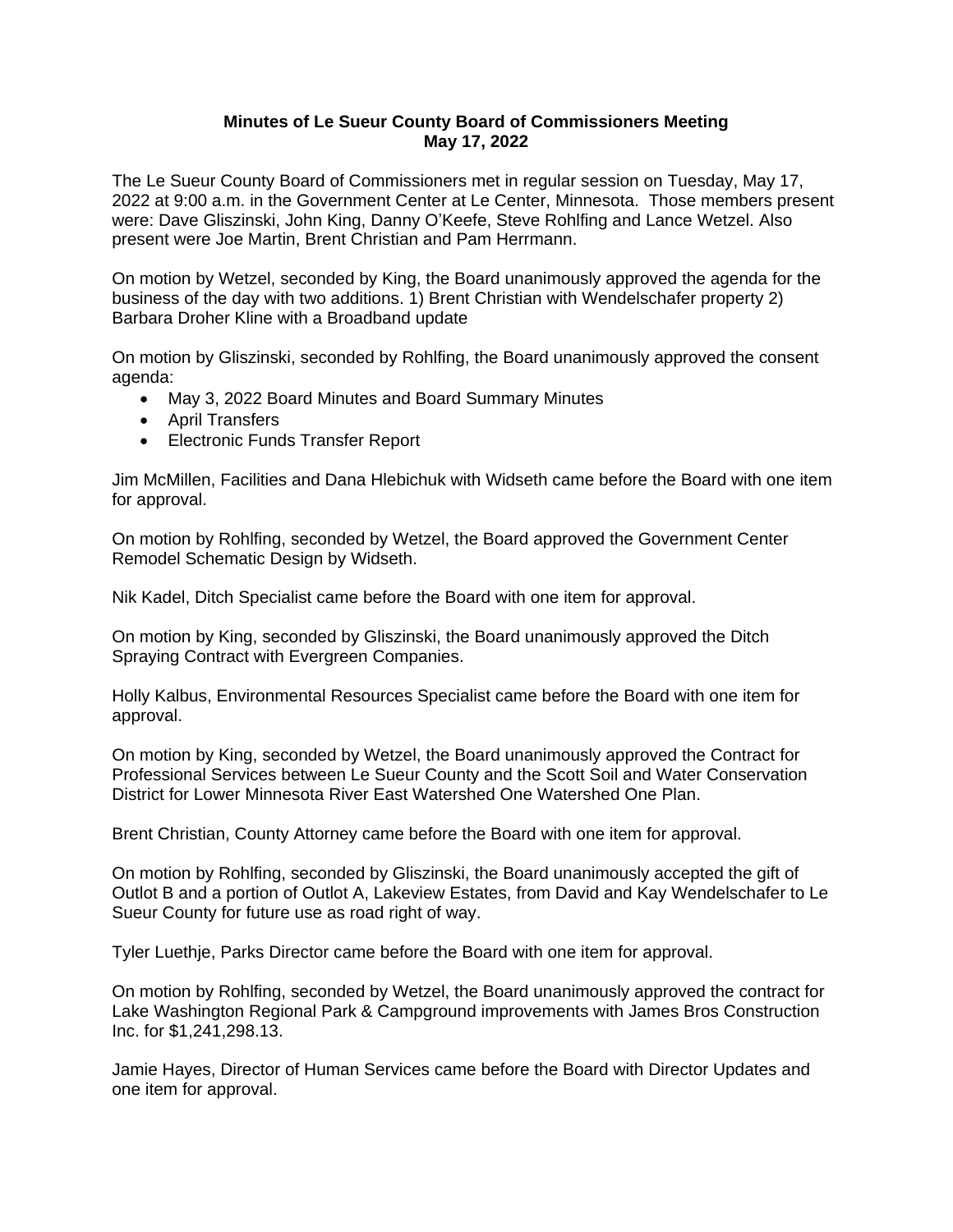On motion by Wetzel, seconded by Rohlfing, the Board unanimously approved the Human Services claims. Financial: \$ 39,558.41 Soc Services: \$102,657.79

Dani Blaschko, Auditor/Treasurer came before the Board with one item for approval.

On motion by Wetzel, seconded by Gliszinski, the Board unanimously approved the repurchase request of tax forfeit parcel 24.510.1200.

Cindy Westerhouse, Human Resources Director came before the Board with one item for approval.

On motion by Rohlfing, seconded by King, the Board unanimously approved the recommendation to hire Taylar Larson, full Agency Social Worker in Human Services, Grade 11, Step B, \$30.87 per hour, effective August 22, 2022.

Staffing Updates –

## **Hire:**

Cylie Lloyd, full time Office Support Specialist in Human Services, Grade 3, Step A, \$18.70 per hour, effective May 16, 2022.

Melissa Fahey, full time Office Support Specialist in Human Services, Grade 3, Step A, \$18.70 per hour, effective May 16, 2022.

Susana Vera, full time Eligibility Worker in Human Services, Grade 7, Step A, \$23.58 per hour, effective May 23, 2022.

## **Retirement:**

Mary Jo O'Malley, part time Administrative Assistant II, Legal Assistant in the County Attorney's Office, effective June 1, 2022.

## **Resignation:**

Todd Maczkowicz, full time Sign Technician/Highway Maintenance Worker in the Highway Department, effective May 13, 2022. Todd has been employed with Le Sueur County since December 2021.

Juli Hartwig, part time Public Health Nurse in Public Health, effective June 3, 2022. Juli has been employed with Le Sueur County since January 2016.

Joe Martin, County Administrator came before the Board with two items for approval.

On motion by Rohlfing, seconded by Wetzel, the Board approved 4-1 with King voting against, the Janesville and Southern Le Sueur County Wireless Project by Netwave Broadband for \$50,000.00.

On motion by Wetzel, seconded by Gliszinski, the Board unanimously approved the 2019 State Homeland Security Program Grant Contract Agreement.

Dave Tiegs, County Engineer came before the Board with three items for approval.

On motion by Wetzel, seconded by Rohlfing, the Board unanimously approved the contract SAP 040-603-030; SAP 040-603-031, and SAP 040-626-047 for CSAH 3 and CSAH 26 bituminous projects with Wm. Mueller & Sons, Hamburg MN: As-bid Contract Cost: \$3,892,716.94.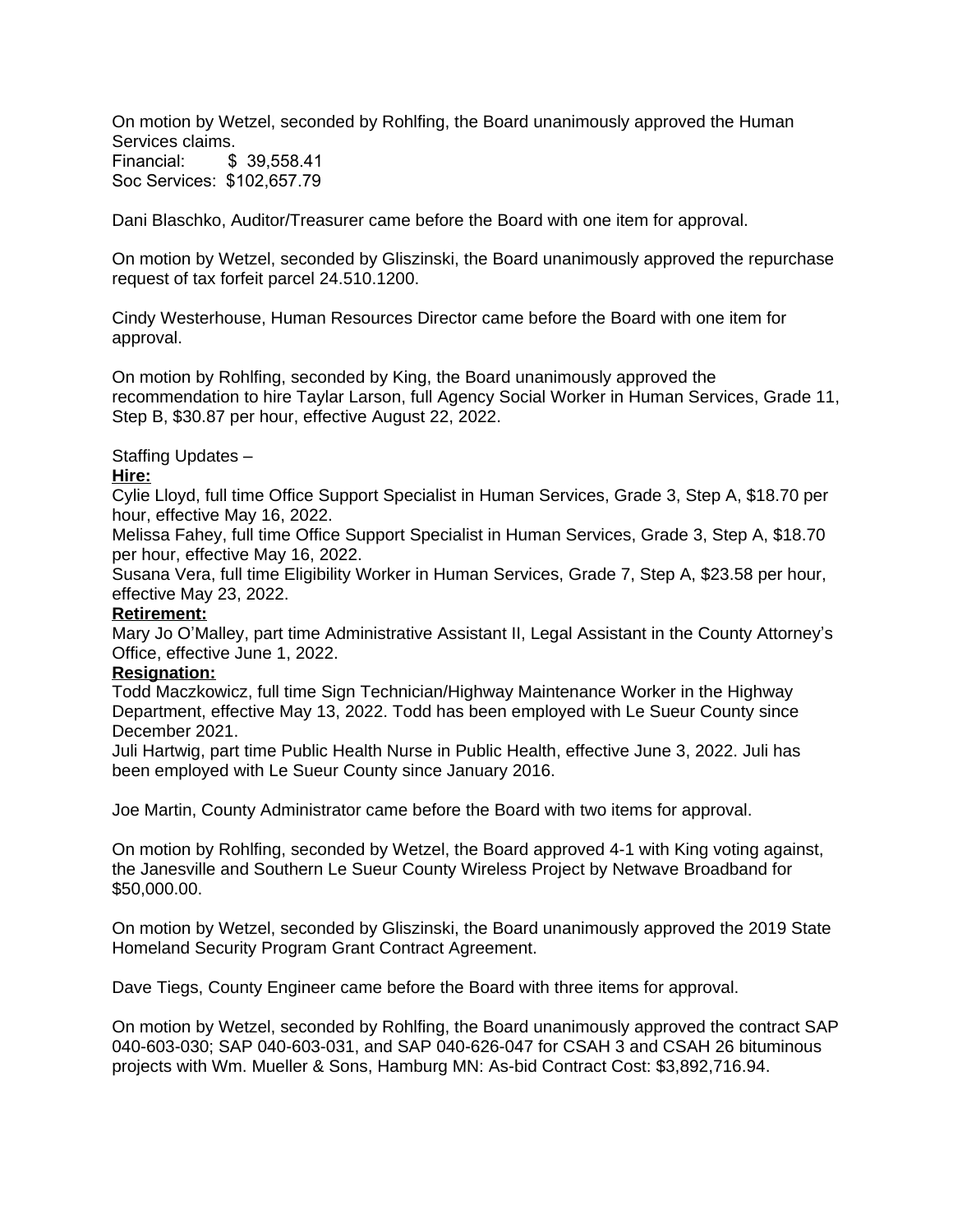On motion by Gliszinski, seconded by King, the Board unanimously approved the Resolution by the County Board of Commissioners to enter into Master Partnership Contract with Minnesota Department of Transportation. Standard agreement with MnDOT renewed every 5 years allowing the County Engineer to coordinate directly with MnDOT to assist each other with basic road maintenance and construction services.

On motion by Gliszinski, seconded by King, the Board unanimously approved the purchase of a new 2023 John Deere 772G Motor Grader from RDO Equipment Co., of North Mankato MN. Total cost after trade \$359,008.00.

Barbara Droher Kline appeared before the Board with a Broadband update. We will host another Broadband Fair on June 29<sup>th</sup>.

On motion by King, seconded by Wetzel, the Board unanimously approved the following County claims:

| <b>Warrant#</b> | <b>Vendor Name</b>                      | <b>Amount</b> |
|-----------------|-----------------------------------------|---------------|
| 69037           | Advanced Correctional Healthcare Inc.   | 3,216.54      |
| 69038           | Ag Partners Coop                        | 40,665.09     |
| 69040           | All Access Construction LLC             | 9,300.00      |
| 69042           | <b>American Solutions For Business</b>  | 6,526.30      |
| 69045           | Baker Tilly US, LLP                     | 34,442.00     |
| 69047           | <b>Bauer Built</b>                      | 3,702.60      |
| 69052           | Bolton & Menk Inc                       | 4,087.50      |
| 69059           | Christian - Keogh - Moran & King        | 3,082.81      |
| 69062           | <b>Contech Engineered Solutions LLC</b> | 14,047.22     |
| 69063           | <b>CPS Technology Solutions</b>         | 2,750.00      |
| 69087           | <b>ITsavvy LLC</b>                      | 2,850.00      |
| 69096           | Kris Engineering Inc                    | 5,794.35      |
| 69099           | Lea/Richard C                           | 2,490.00      |
| 69103           | Maximus Consulting Services, Inc.       | 4,800.00      |
| 69111           | Motorola Inc                            | 13,536.58     |
| 69118           | <b>OMG Midwest Inc.</b>                 | 11,646.78     |
| 69120           | Owen Masonry LLC                        | 7,500.00      |
| 69136           | <b>Schwickert's Tecta America LLC</b>   | 3,527.96      |
| 69138           | Selly Excavating Inc.                   | 11,838.75     |
| 69143           | <b>Stantec Consulting Services Inc.</b> | 3,234.00      |
| 69146           | <b>Surplus Services</b>                 | 5,690.00      |
| 69154           | <b>Tri- County Solid Waste</b>          | 18,881.92     |
| 69159           | <b>Waseca County Hwy Dept</b>           | 3,504.72      |
| 69164           | Widseth Smith Nolting & Assoc., Inc.    | 2,500.00      |
| 69165           | Wondra Automotive Inc.                  | 2,558.11      |
| 69167           | Wornson Goggins PC                      | 4,074.75      |
| 69169           | Ziegler Inc                             | 8,339.11      |
|                 | 106<br>Payments less than 2000          | 48,220.23     |
|                 | <b>Final Total:</b>                     | 282,807.32    |

**Commissioner Committee Reports:**